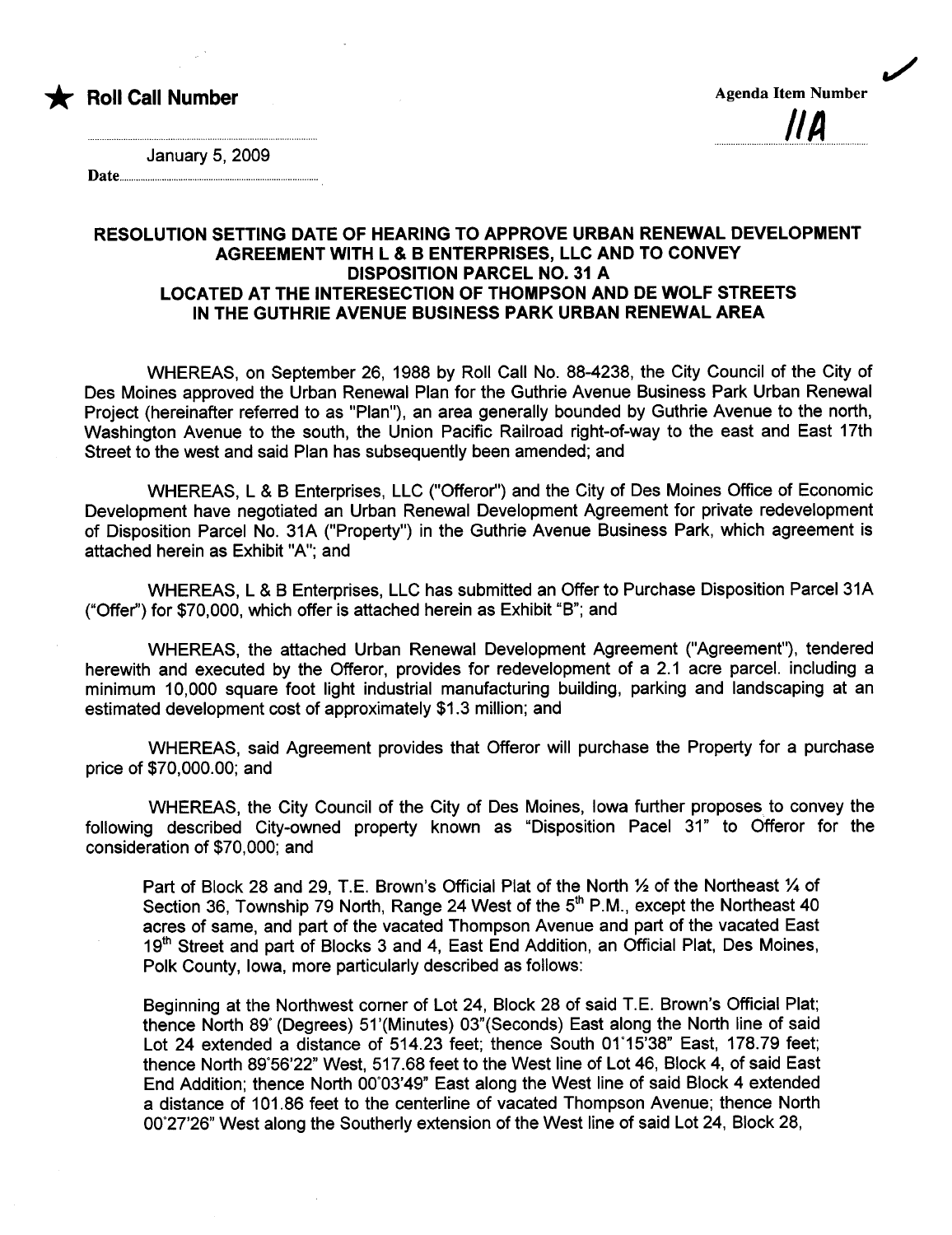

 $114$ 

January 5, 2009

Date...

and the West line of said Lot 24, 75.00 feet to the point of beginning, all now included in and forming a part of the City of Des Moines, Polk County, Iowa. (Said tract of land contains 2.11 acres more or less.)

WHEREAS, Proposal meets the minimum needs of the City for such redevelopment, appears to be comprehensive and legal in form and content and will be reviewed by the Urban Design Review Board at its January 6, 2009 meeting, at which time the Board will recommended acceptance of the Offeror's Proposal to this Council; and

WHEREAS, the proposed Minimum Development Requirements included in the Agreement, will be reviewed by the Urban Design Review Board at its January 6, 2009 meeting, at which time the Board will recommended approval to the Council; and

WHEREAS, The City of Des Moines proposes to convey the property by way of a Special Warranty Deed in the form attached herein as Exhibit 'C"

WHEREAS, Section 403.8, Code of Iowa, provides:

A municipality may sell, lease or otherwise transfer real property or any interest in real property acquired by it, and may enter into contracts for such purposes in an urban renewal area for residential, recreational, commercial, industrial or other uses, or for public use, subject to such covenants, conditions and restrictions, including covenants running with the land, it deems to be necessary or desirable to assist in preventing the development or spread of future slums or blighted areas, or to otherwise carry out the purposes of this chapter. However, the sale, lease, other transfer, or retention, and any agreement relating to it, may be made only after the approval of the urban renewal plan by the local governing body. The purchasers or lessees and their successors and assigns shall devote the real property only to the uses specified in the urban renewal plan, and they may be obligated to comply with other requirements the municipality determines to be in the public interest, including the requirements to begin within a reasonable time any improvements on the real property required by the urban renewal plan. The real property or interest shall be sold, leased, otherwise transferred, or retained at not less than its fair value for uses in accordance with the urban renewal plan except as provided in subsection 3. In determining the fair value of real property for uses in accordance with the urban renewal plan, a municipality shall take into account and give consideration to the uses provided in such plan; the restrictions upon and the covenants, conditions and obligations assumed by the purchaser or lessee or by the municipality retaining the property; and the objectives of the plan for the prevention of the recurrence of slum or blighted areas. The municipality in an instrument of conveyance to a private purchaser or lessee may provide that the purchaser or lessee shall not sell, lease, or otherwise transfer the real property, without the prior written consent of the municipality, until the purchaser or lessee has completed the construction of any or all improvements which the purchaser or lessee has become obligated to construct. Real property acquired by a municipality which, in accordance with the urban renewal plan, is to be transferred, shall be transferred as rapidly as feasible in the public interest, consistent with the carrying out of the urban renewal plan. A contract for a transfer under the urban renewal plan or a part or parts of the contract or plan as the municipality determines, may be recorded in the land records of the county in such a manner to afford actual or constructive notice of the contract or plan.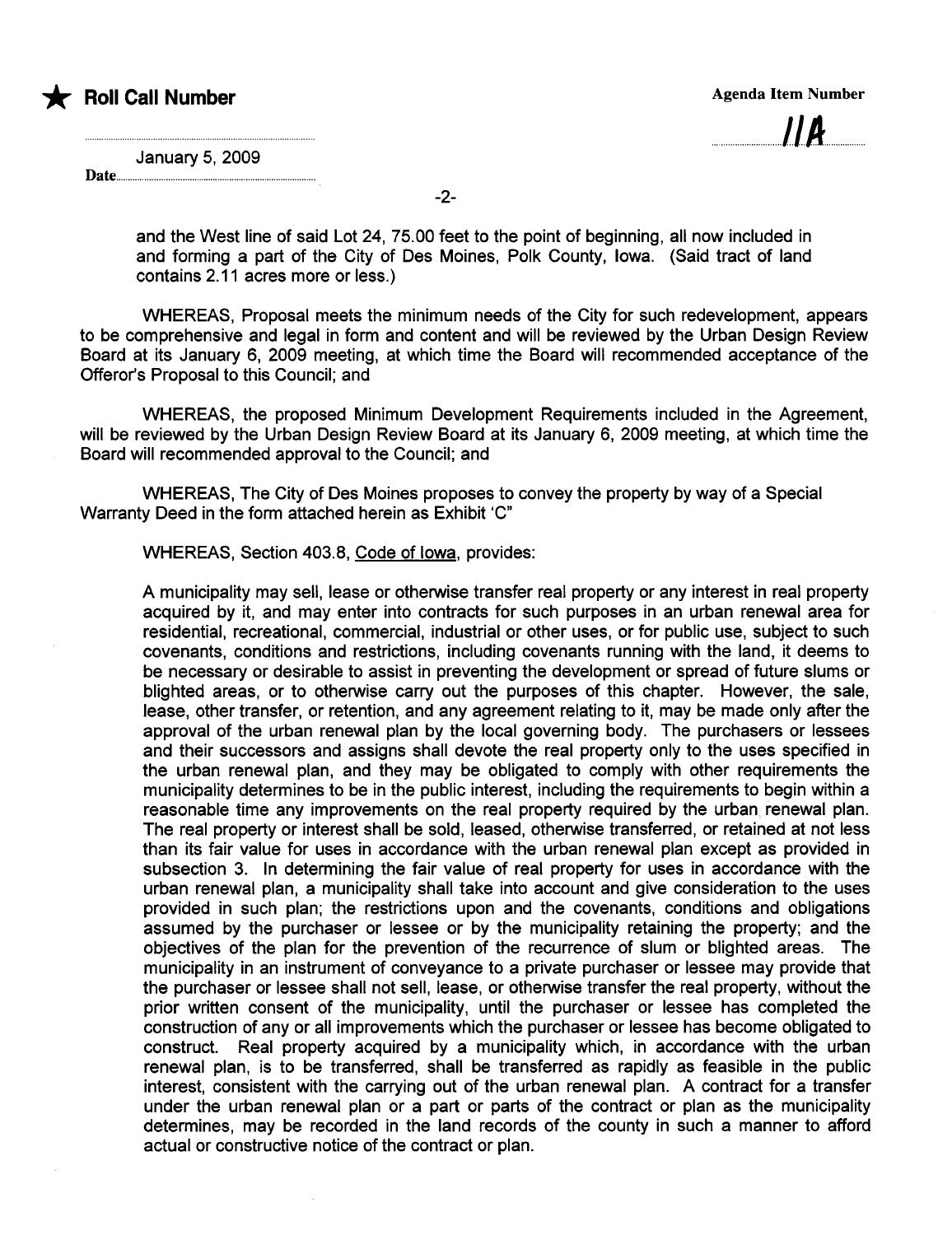

 $\mathbf{I}$ 

January 5, 2009

Date.........

-3-

WHEREAS, it is necessary and appropriate that the City Council take certain actions with respect to the Property in order to accept the Offer for the Purchase of the Property and approve the Agreement: and

WHEREAS, such necessary and appropriate actions of the City Council shall include the following:

Settting a date for:

- 1. Approval of the Urban Renewal Development Agreement
- 2. Acceptance of the Offer to Purchase Property
- 3. Approving the form of the Special Warranty Deed

NOW, THEREFORE, BE IT RESOLVED by the City Council of the City of Des Moines, Iowa, that:

- 1. The action of this Council be considered to be and does hereby constitute final notice to all concerned of the intention of this Council to give final approval of the Offeror's Proposal to purchase and redevelop the Property and enter into the Agreement with the Offeror.
- 2. This roll call and Attachments "A," "B" and "C" shall be on file at the Office of the City Clerk and at the Offce of Economic Development, City Hall, 400 Robert D. Ray Drive, Des Moines, Iowa.
- 3. That the meeting of the City Council at which the above proposal, including the Urban Renewal Development Agreement and the Offer to Purchase is to be considered shall be held at a special meeting in Council Chambers, City Hall, Des Moines, Iowa at 7:30 a.m. on January 12, 2009, at which time the City Council wil hear both those who oppose and those who favor the proposaL.